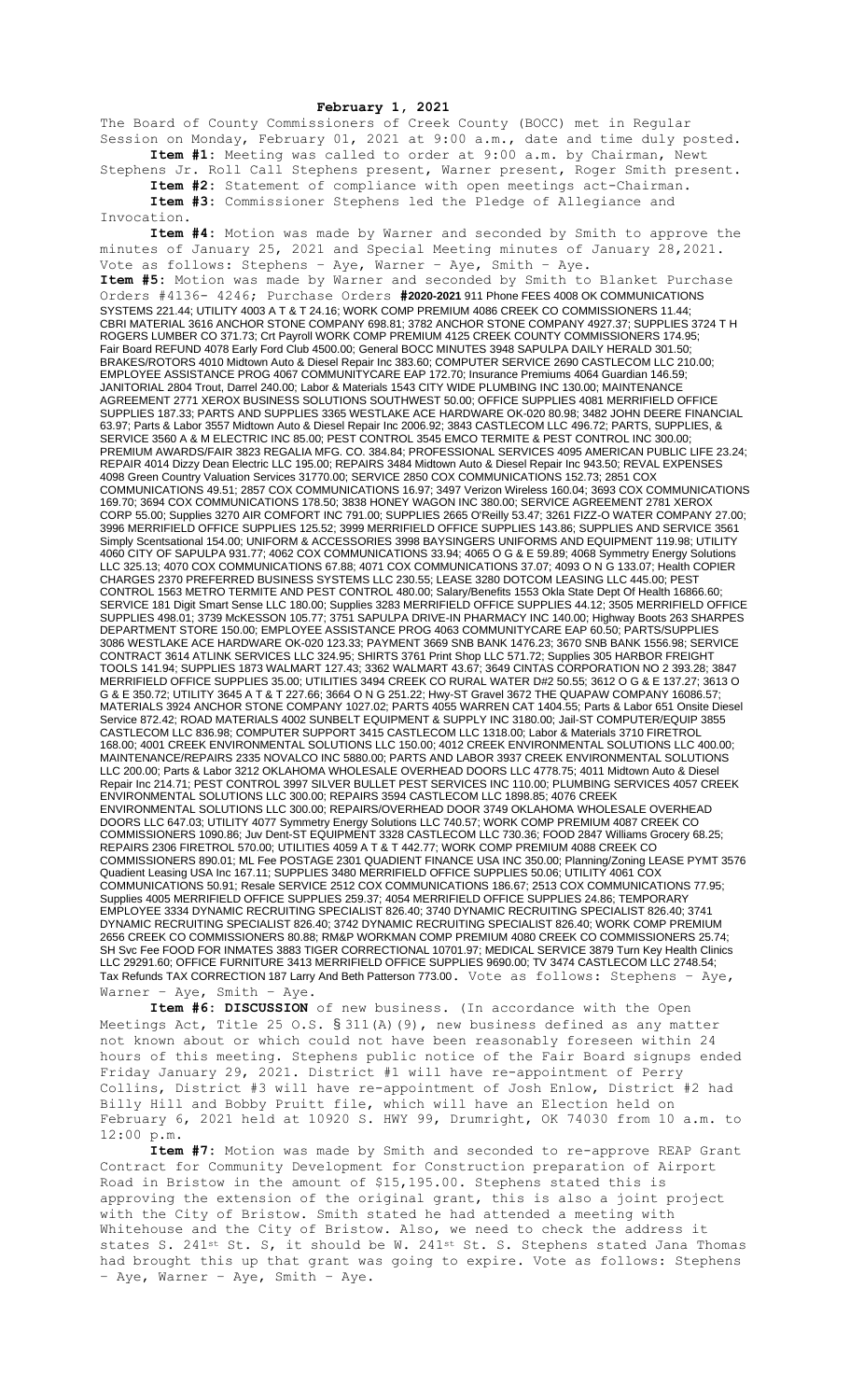**Item #8:** Motion was made by Warner and seconded by Smith to sign renewal contract with Vertiv Corporation proposed for service on radio tower batteries in the amount of \$7,025.54. Warner asked if this service was initially bid, Andrew Goforth, Assistant District Attorney stated we received three quotes for services. This service is like an extended warranty on the towers, a preventative maintenance. Warner asked what was the cost last year, Stephens stated \$6,833.07. Stephens asked if Goforth had reviewed the contract, Goforth stated yes, I would like to see this get on the fiscal year renewal, it is only a one-time payment, so it is still complying with statutes. Vote as follows: Stephens – Aye, Warner – Aye, Smith – Aye.

**Item #9:** Motion was made by Warner and seconded by Smith to sign **Resolution#2021-18** designating the old Drumright Health Department property as unneeded for courthouse or jail purposes and requesting the judge of District Court of Creek County appoint three disinterested freeholders of the county to appraise said real estate so that it can be sold. Warner stated this is another step in the process in getting this property sold and back on the tax rolls. We have been working on this for quite some time. Vote as follows: Stephens – Aye, Warner – Aye, Smith – Aye.

**Item #10:** Motion was made by Stephens and seconded Warner to pass for two weeks until February 16, 2021 awarding of sealed **Bid#21-8 Finishing the Concrete inside the Multi-plex Barn** at the Fairgrounds. Jonathan Kieffer stated they were unable to hold a special meeting and will discuss the bids at their regular meeting on February 11, 2021. Vote as follows: Stephens – Aye, Warner – Aye, Smith – Aye.

**Item #11: DISCUSSION/NO ACTION** on policy changes at the Sheriff's Office for compliance with Safe Policing for Safe Communities and to reflect title changes for administrative staff and placing a copy of the same in the records of the County Clerk. Bret Bowling, Sheriff stated this is a record of the policy changes and giving notice to the public of such changes, just a part where we can be transparent with the public. We have made some changes on our patrol and jail side; the patrol changes were due to Executive Order signed by President Trump. There will probably be more changes coming from new administration and federal side. In order to receive federal funding, you must accept policy changes and register compliance, with the Oklahoma Chief of Police Association. Bowling reviewed the changes with the Board. Stephens asked with the quick amendments to the policy are you supportive of the changes. Bowling stated I am not a big fan of the feds dictating policy, but I strive to improve and become the best agency we can be. Officers have the right to defend themselves and is this creating some hesitation upon Officer yes. Our deputies and staff have been aware of changes and they have all completed training required. This is all monitored and tracked through our system. Vote as follows: Stephens – Aye, Warner – Aye, Smith – Aye.

**Item #12:** Motion was made by Warner and seconded by Smith to sign **Resolution#2021-19** surplussing 41 old style decommissioned and returned commissioned badges, six wood multi-drawer desk, one homemade six foot book shelf, one wooden desk credenza, two metal two drawer file cabinets, one wood three drawer file cabinet, one wood tv stand, one wooden two shelf book shelf, one metal two shelf book shelf, one small square wrought iron patio table and **Resolution#2021-19A** disposing of the same commissioned badges to current employees and all furniture to be junked. Bowling stated that this is items under \$500, we just want documentation that we are getting rid of items. I want to thank everyone who have donated desks to us over the years, we are finally in a place where we can purchase new ones. Vote as follows: Stephens – Aye, Warner – Aye, Smith – Aye.

**Item #13: DISCUSSION ONLY/NO ACTION** receipt of Creek County Treasurer Statutory Report from the State Auditor's Office. Don Engle, Treasurer stated this is a yearly audit of our bank accounts, there were no exceptions and we meet all requirements. Warner thanked Engle for the no exceptions on audit.

**Item #14:** Motion was made by Stephens and seconded by Warner to approve Utility Permit from Oklahoma Natural Gas Company per County Specs for natural gas pipeline by boring, size of line 4" MDPE, to parallel Hilton Rd. approximately 1.31 nukes S. and 1.97 miles E. of US-44 and Creek Turnpike further described as 1,882' W. of the N.E. corner of Section 29, T18N, R12E in District #1. Vote as follows: Stephens – Aye, Warner – Aye, Smith – Aye.

**Item #15:** Motion was made by Warner and seconded by Smith to extend **Resolution#2020-87** one more week until 2/8/21. Covey Murray gave a report to the Commissioners, as of January 29, 2021 we have 516 active cases, 36 new and 92 deaths. Compared to last week we had 543 active cases, 50 new and 81 deaths. Our cases have dropped, but our deaths have risen. Warner it appears that our active cases are declining and maybe we have peaked. Warner asked how the vaccination process is going, Murray informed them that the First Responders received their second shot last Wednesday, I have three more this week that could not make last week's scheduling and we will have the Election Board as well. The Health Department will continue using First Christian Church. Warner asked Goforth since the Administrative Order had expired is the Courthouse open. Goforth stated the Order has been extended until